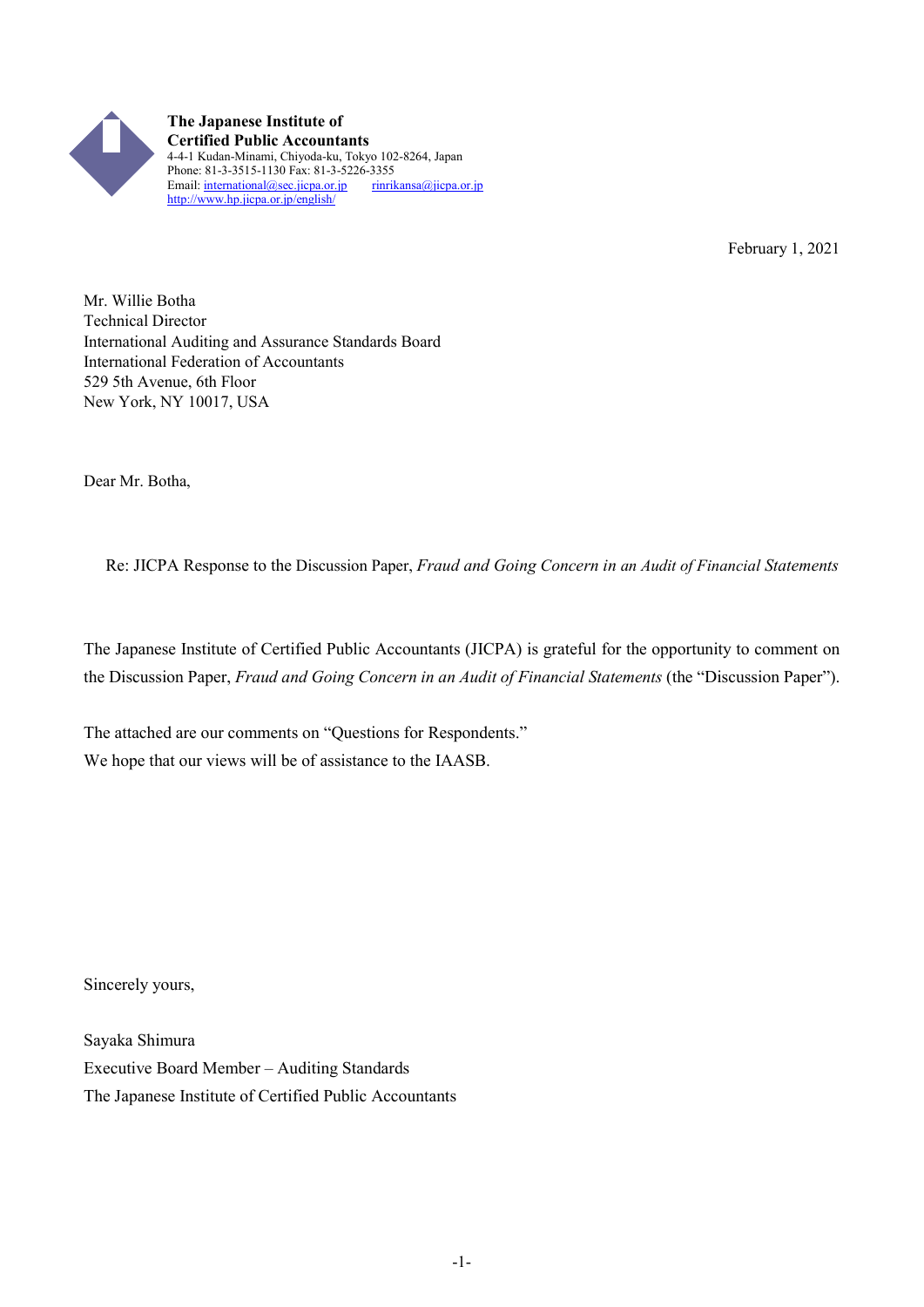#### **Comments on "Questions for Respondents"**

- **1. In regard to the expectation gap (see Section I):**
	- **(a) What do you think is the main cause for the expectation gap relating to fraud and going concern in an audit of financial statements?**
	- **(b) In your view, what could be done, by the IAASB and/or others (please specify), to narrow the expectation gap related to fraud and going concern in an audit of financial statements?**

## **Comments on Fraud**

### (Comments on (a))

We think that the main causes of the expectation gap relating to fraud in an audit of financial statements are as follows:

## There are actual cases in which the auditor was unable to detect material misstatement of the financial statements due to fraud.

An auditor is responsible for obtaining reasonable assurance that the financial statements taken as a whole are free from material misstatement, whether caused by fraud or error, and expressing an opinion. However, there are actual cases in which material misstatement of the financial statements due to fraud is subsequently discovered although the auditor expressed an unmodified opinion. This has triggered discussions as to whether the audit was properly conducted.

## The roles of management, those charged with governance, and auditors in the financial reporting ecosystem need to be reaffirmed.

In order to achieve fair financial reporting, it is essential that all participants in the financial reporting ecosystem, in particular management, those charged with governance, and auditors, fulfil their respective roles. The extant International Standard of Auditing (ISA) 240 "The Auditor's Responsibilities Relating to Fraud in an Audit of Financial Statements" (ISA240) paragraph 4 states "the primary responsibility for the prevention and detection of fraud rests with both those charged with governance of the entity and management." ISA240 paragraph 5 also states "an auditor conducting an audit in accordance with ISAs is responsible for obtaining reasonable assurance that the financial statements taken as a whole are free from material misstatement, whether caused by fraud or error." Under the current financial reporting system, it is considered that the social consensus is to set the objectives and scope of an audit of financial statements as obtaining "reasonable assurance" that the financial statements are free from material misstatement, taking into account social benefits and costs. Detecting non-material fraud committed by employees and responding to cyber risks that do not cause material misstatement of the financial statements, which are described in the discussion paper, should not be included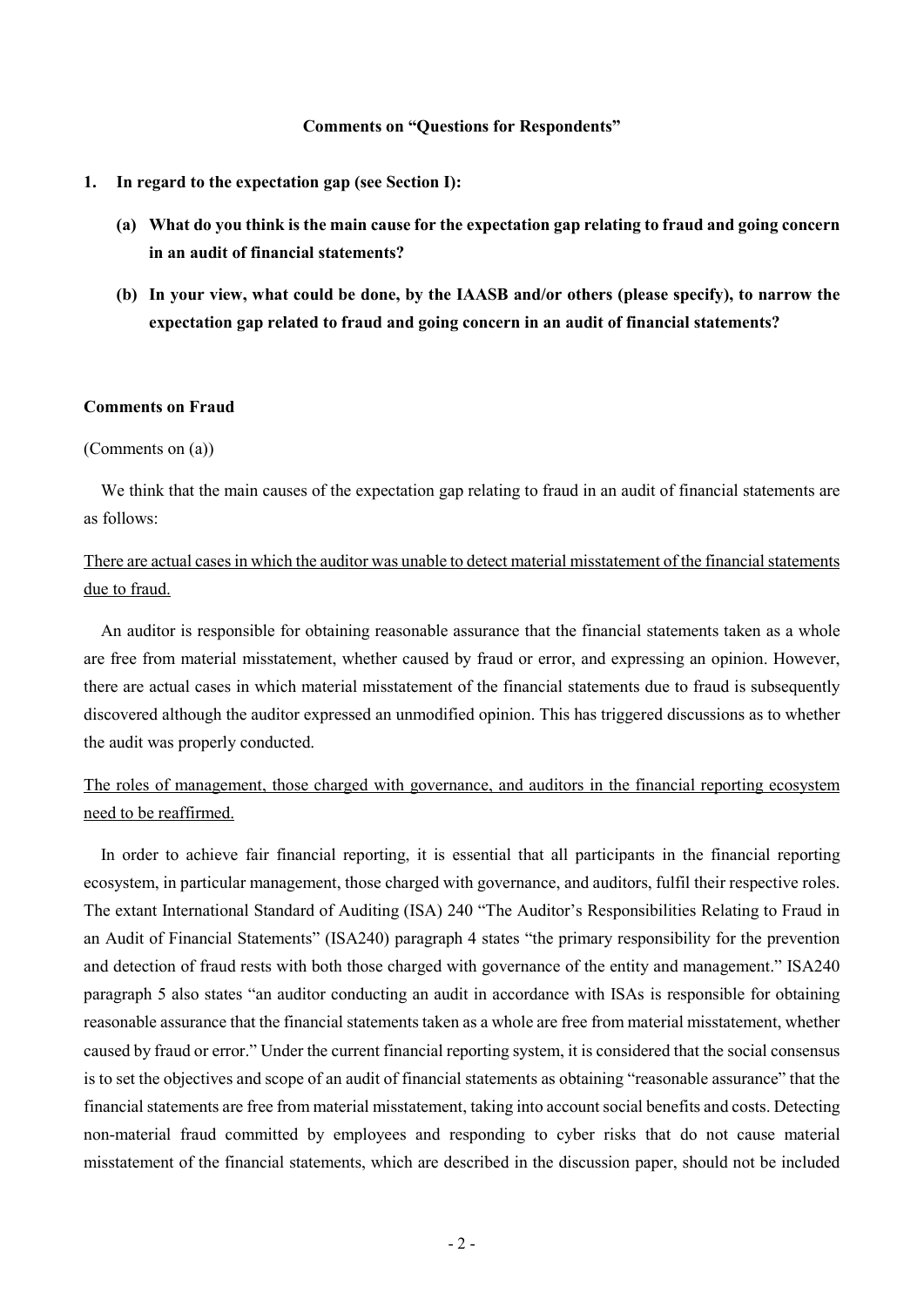within the scope of an audit of financial statements, taking into account social benefits and costs.

In order to ensure that the financial reporting ecosystem as a whole responds more appropriately to fraud, we believe that there should be sufficient dialogue and reaffirmation among the participants on their roles and responsibilities of management, those charged with governance, and auditors.

#### (Comments on (b))

Here, we describe what could be done by those other than IAASB. See the comments on question 3 for information on enhancing audit standards.

# Enhancement of the disclosure system about the responses of management and those charged with governance for preventing and detecting fraud

Management and those charged with governance are responsible for corporate governance of the entity, including preventing and detecting fraud. Corporate governance matters may be disclosed as non-financial information in a section outside the financial statements of the annual report. Disclosing the efforts of management and those charged with governance for preventing and detecting fraud could lead to reaffirmation of their respective roles and encourage the establishment of enhanced corporate governance.

#### **Comments on Going Concern**

We are aware of cases overseas where the entities went bankrupt in the accounting period immediately after the audit report was issued without any reference to going concern, triggering discussions as to whether the audit was properly conducted.

On the other hand, we are not aware of any significant issues in Japan that require consideration regarding audit procedures of a going concern.

First of all, for Japanese entities that publish annual securities reports (listed entities, etc.), if events or conditions that may cast significant doubt upon the entity's ability to continue as a going concern are identified but there is no material uncertainty related to them, it is required by laws and regulations (Cabinet Office Ordinance on Disclosure of Corporate Affairs, etc.) for the entity to disclose the information in its annual report outside of financial statements as business risks. In addition, when management is aware of material uncertainties, the entity shall disclose those uncertainties in its financial statements. In either case, it is required respectively by the Financial Instruments and Exchange Act for the entities to properly disclose the information and for the auditors to perform appropriate procedures on the disclosure. With regard to auditor reporting, the Japanese Auditing Standards have been revised in response to IAASB's New and Revised Auditor Reporting Standards issued in 2015. In addition, Auditing Standards Committee Research Report No. 6, "Q&A in regard to Audit Reports," which is a guidance document issued by the JICPA in 2019, explains the details of considerations required for the auditors in light of the above-mentioned Japanese disclosure system. Furthermore, in Japan, the preparation of quarterly financial statements and a quarterly review by auditors of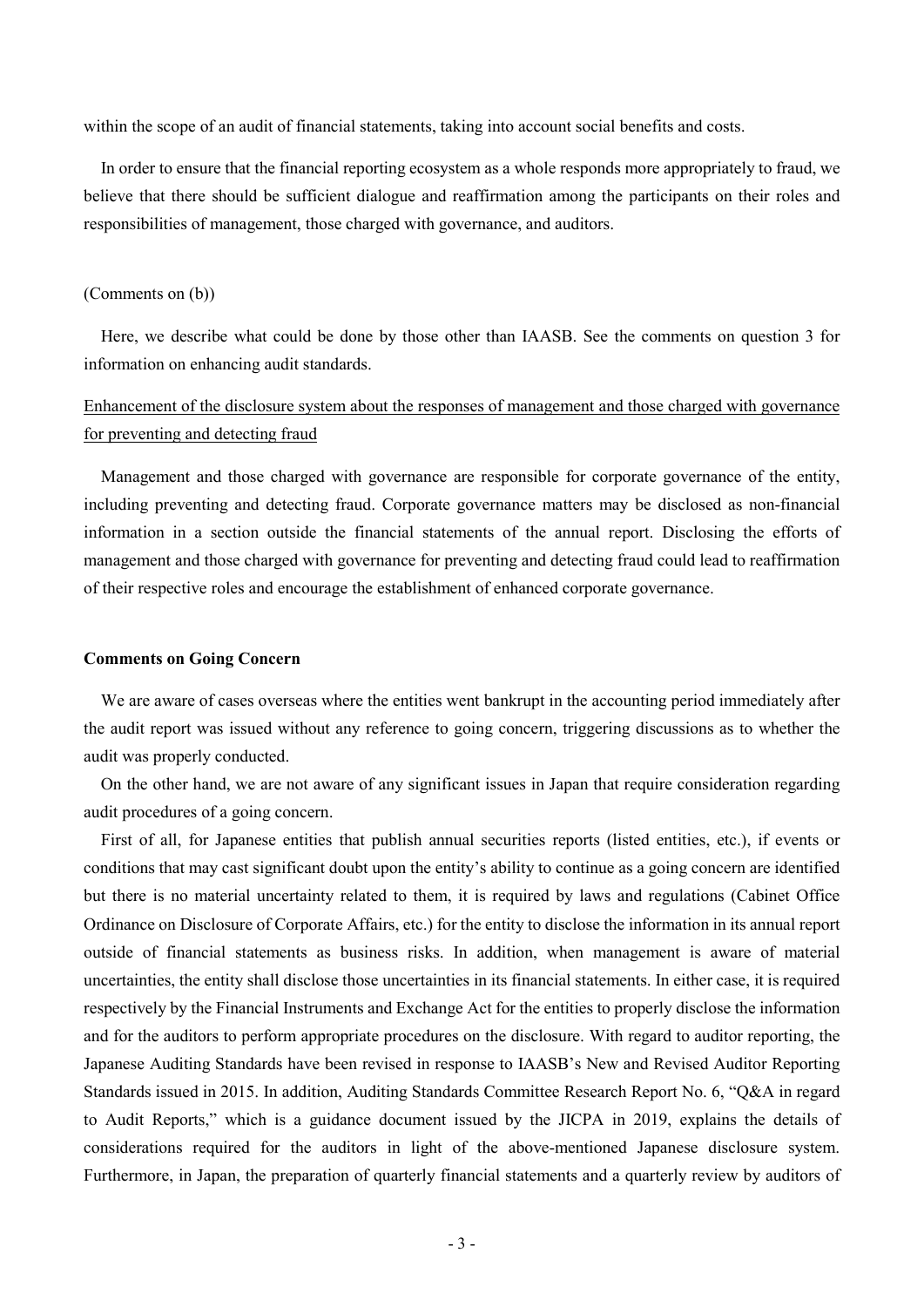those reports are required for listed entities. Therefore, an entity's ability to continue as a going concern is assessed by management and examined by auditors every three months, and the information is disclosed in a timely manner when a new event occurs.

In addition, as described in the Discussion Paper, many of the going concern issues should primarily be addressed by the financial reporting framework.

As such, currently we are not aware of any significant expectation gap with respect to going concern or the need to enhance requirements. Although there is a possibility that an entity might suddenly go bankrupt when fraud is discovered, we believe that this should be considered as a response to fraud rather than going concern.

- **2. This paper sets out the auditor's current requirements in relation to fraud in an audit of financial statements, and some of the issues and challenges that have been raised with respect to this. In your view:**
	- **(a) Should the auditor have enhanced or more requirements with regard to fraud in an audit of financial statements? If yes, in what areas?**
	- **(b) Is there a need for enhanced procedures only for certain entities or in specific circumstances? If yes:**
		- **(i) For what types of entities or in what circumstances?**
		- **(ii) What enhancements are needed?**
		- **(iii) Should these changes be made within the ISAs or outside the scope of an audit (e.g., a different engagement)? Please explain your answer.**
	- **(c) Would requiring a "suspicious mindset" contribute to enhanced fraud identification when planning and performing the audit? Why or why not?**
		- **(i) Should the IAASB enhance the auditor's considerations around fraud to include a "suspicious mindset"? If yes, for all audits or only in some circumstances?**
	- **(d) Do you believe more transparency is needed about the auditor's work in relation to fraud in an audit of financial statements? If yes, what additional information is needed and how should this information be communicated (e.g. in communications with those charged with governance, in the auditor's report, etc.)?**

### (Comments on (a))

The IAASB should determine whether to enhance the requirements. Specifically, we recommend that the following areas should be thoroughly considered, which are included in the "Standard to Address Risks of Fraud in an Audit" (hereinafter referred to as the "Standard to Address Risks of Fraud") that have already been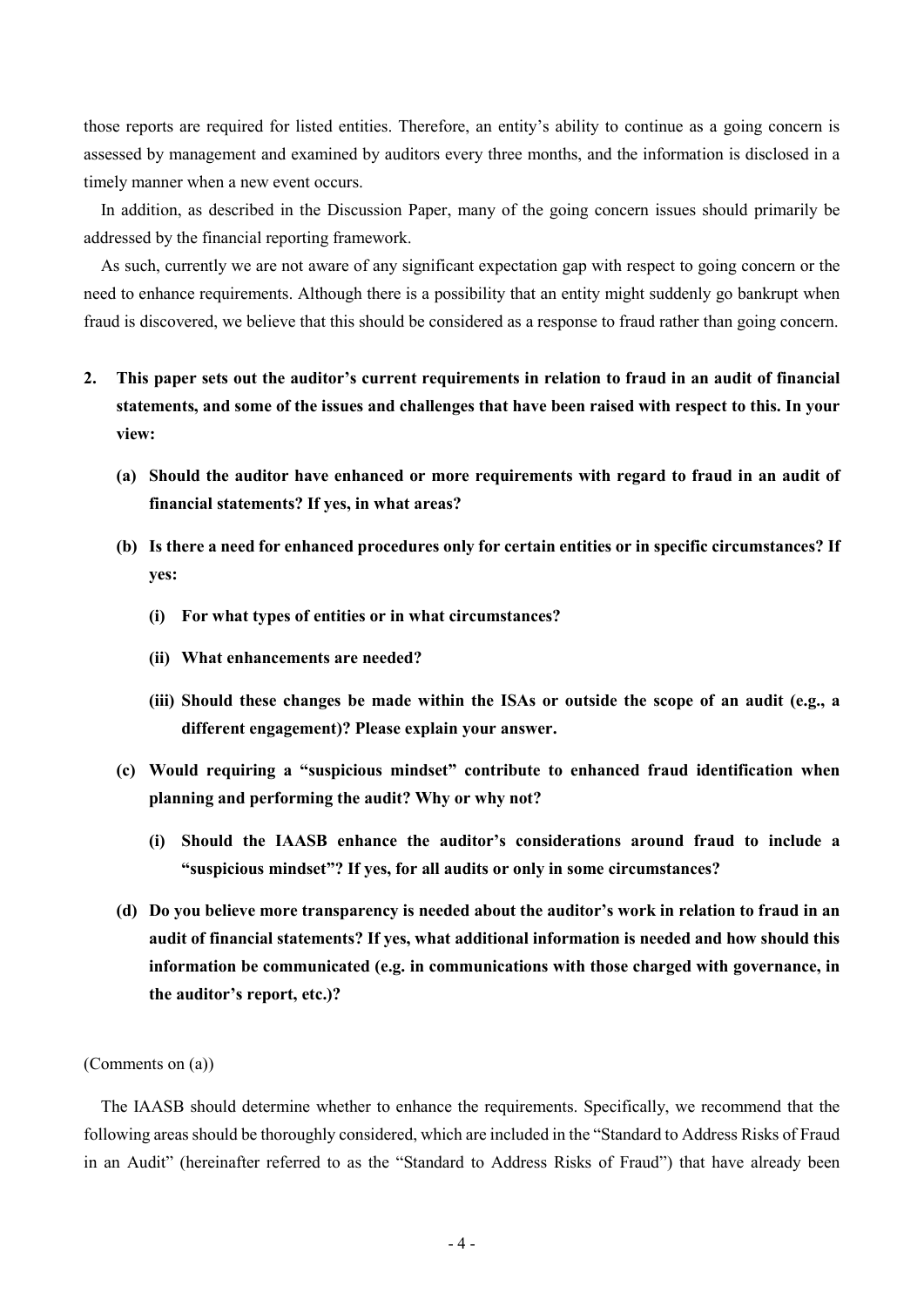introduced in an audit of financial statements of publicly traded companies in Japan.

## Enhancing and adding requirements depending on circumstance in relation to fraud

It should be clarified that auditors must differentiate responses depending on the differences in circumstances in relation to fraud, when designing and performing audit procedures to respond to the risks of material misstatement due to fraud. For example, the standard may differentiate the circumstances in relation to fraud as follows:

- Circumstances that indicate the possibility of a material misstatement due to fraud are not identified (normal circumstances);
- Circumstances that indicate the possibility of a material misstatement due to fraud are identified (Standard to Address Risks of Fraud section II paragraph 10); and
- After evaluating the identified circumstances that indicate the possibility of a material misstatement due to fraud, the auditor determines that a suspicion of a material misstatement due to fraud exists (Standard to Address Risks of Fraud section II paragraph 12)

Since the responses to risks of material misstatement due to fraud and the level of professional skepticism vary significantly depending on the circumstances in relation to fraud, we believe that such differentiation of circumstances are useful. When an auditor determines that a suspicion of a material misstatement due to fraud exists, we believe that it would be effective to require the auditor to exercise increased professional skepticism and perform more in-depth audit procedures.

In order to introduce this framework effectively, it is crucial that auditors be able to identify an indication of fraud. To this end, we believe that the firm needs to implement policies to foster such a mindset enable auditors to identify an indication of fraud, deliver training programs on fraud cases, establish the firm's quality control system that address fraud issues, and consider audit methodologies that effectively respond to fraud. In this regard, the Standard to Address Risks of Fraud requires that the firm establish appropriate quality control policies and procedures taking into consideration the risks of fraud (Standard to Address Risks of Fraud section III paragraph 1). In relation to education and training on fraud, the JICPA mandates audit quality and fraud risk training in the continuing professional education (CPE) system for the members who are engaged in an audit engagement.

For professional skepticism, see also the comments on question 2(c).

## Using the work of an expert

The auditor should be required to determine whether the skill and knowledge of an expert is needed during the audit, for example, to perform assessments of risks of fraud, perform audit procedures, or evaluate audit evidence, according to the nature and significance of the risks of fraud (Standard to Address Risks of Fraud section II paragraph 14). In this context, "expert" means, for example, forensic and IT experts.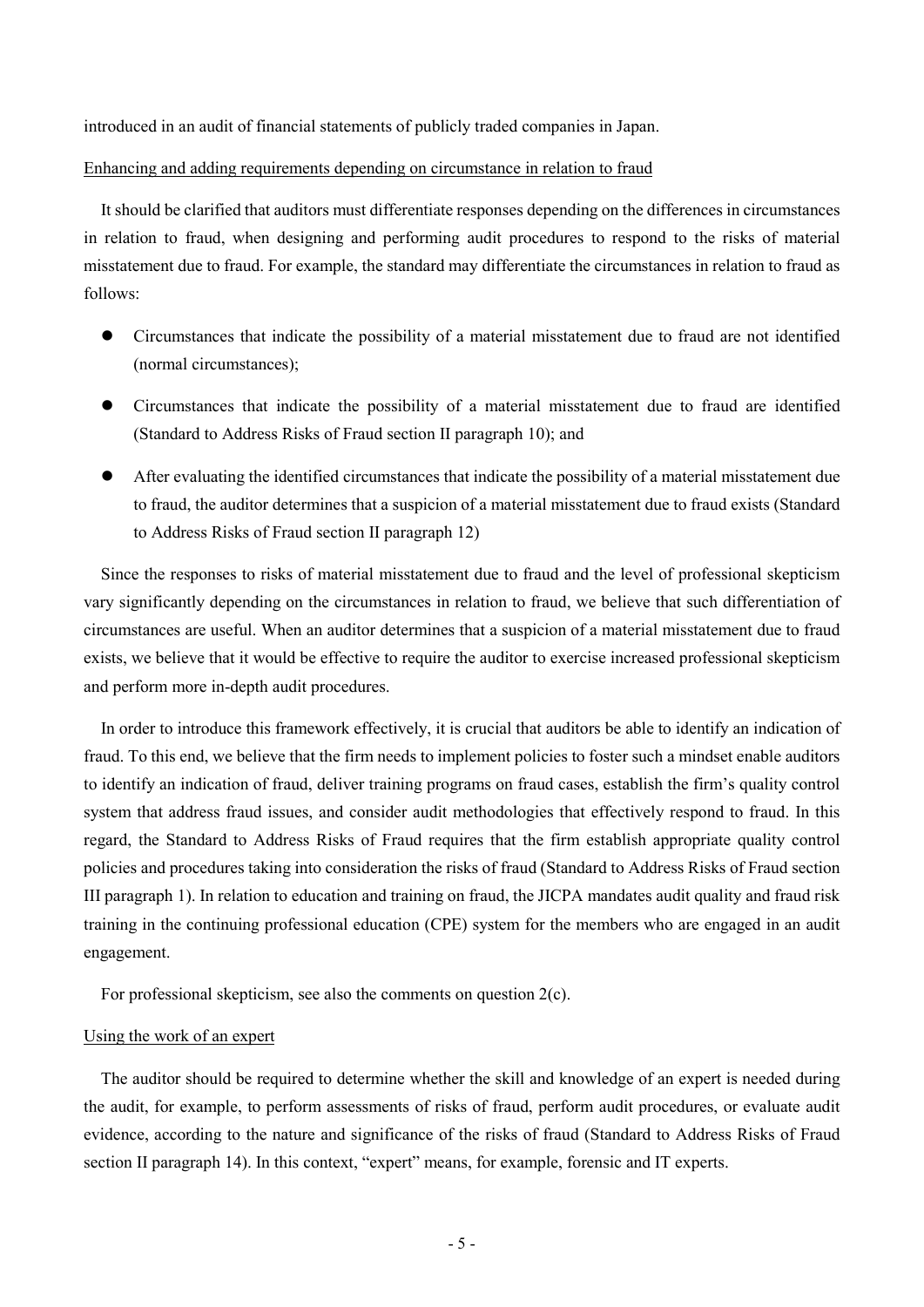#### Consultation when the auditor determines that a suspicion of a material misstatement due to fraud exists

It would be useful for the firm to establish policies and procedures for consultation so that the members of the engagement team undertake consultation with others at the appropriate level within or outside the firm (e.g. appropriate resources of the firm who have relevant technical expertise and experience), as necessary, when the auditor has identified a circumstance that indicates the possibility of a material misstatement due to fraud or the auditor has determined that a suspicion of a material misstatement due to fraud exists (Standard to Address Risks of Fraud section III paragraph 6).

# Engagement quality control review when the auditor has determined that a suspicion of a material misstatement due to fraud exists

It would be useful for the firm to establish policies and procedures requiring an engagement quality control review to be conducted as to whether the modified audit plan and audit procedures are appropriate and whether sufficient appropriate audit evidence has been obtained when the auditor has determined a suspicion of material misstatement due to fraud exists (Standard to Address Risks of Fraud section III paragraph 7). When the auditor has determined that a suspicion of material misstatement due to fraud exists, the engagement quality control review may be different from that under circumstances where no suspicion of material misstatement due to fraud has been identified, in terms of the scope of the review, as well as the experience and authority of the reviewer.

# Responses when identifying non-immaterial fraud or a circumstance that indicates the possibility of nonmaterial misstatement due to fraud

In the course of an audit, when the auditor identifies a non-material fraud or a circumstance that indicates the possibility of a non-material misstatement due to fraud, it should be required to determine whether there is a suspicion of material misstatement due to fraud by understanding the fraud, its causes and relevant internal control and performing additional audit procedures even if the fraud itself is not material (cf. Standard to Address Risks of Fraud section II paragraph 10).

## (Comments on (b))

Enhanced requirements regarding fraud should be applied only to an audit of financial statements of a particular type of entity, such as public interest entities (PIEs). Enhanced requirements regarding fraud would entail social costs, but from a public interest perspective, we believe that the benefits outweigh the social costs when those enhanced requirements are applied to an audit of the financial statements of entities whose financial statements and auditor's report are used by a large number and wide range of stakeholders. In addition, as mentioned above, we believe that effective and efficient audits can be achieved by applying the enhanced requirements according to phases.

In response to the implementation of the Standard to Address Risks of Fraud in 2013, the JICPA conducted a questionnaire survey on the impact of the standard in the second year of its application (fiscal year ending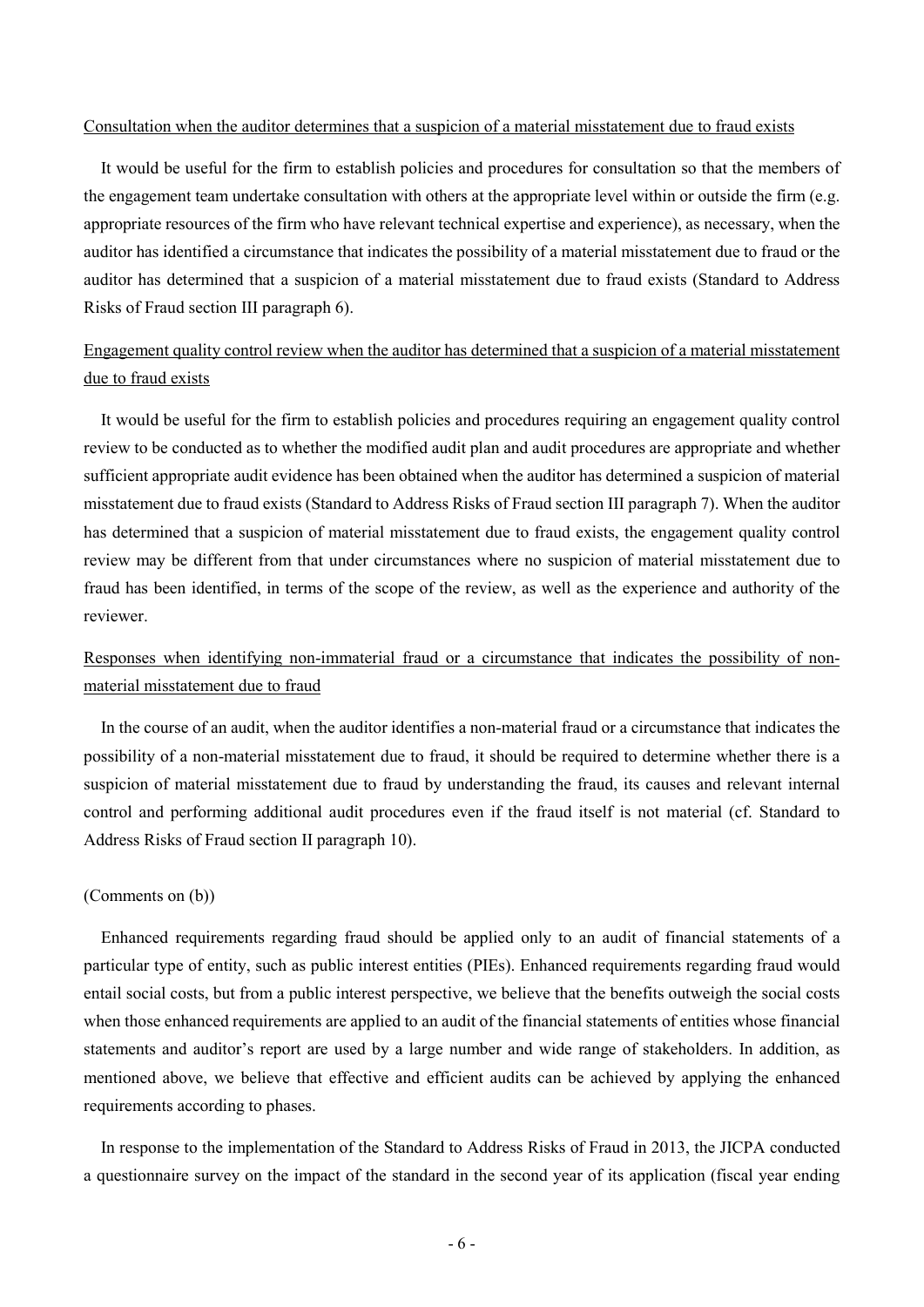March 2015) and published a report on the results in May 2016. The report analyzed the responses from 713 persons involved in audit engagements of listed entities as engagement partners. The largest number of respondents answered that the Standard to Address Risks of Fraud had positive effects on reducing the risk that auditor overlook the material misstatements due to fraud. The respondents also noted that required auditors' work efforts related to risk of fraud was increased. . IOverall, 55% of the respondents gave a positive rating on the Standard to Address Risks of Fraud. Please refer to the appendix of this letter for the results of the questionnaire survey.

## (Comments on (c))

The Standard to Address Risks of Fraud does not use the term "suspicious mindset." When identifying circumstances that indicate the possibility of a material misstatement due to fraud, however, the auditor shall exercise increased professional skepticism, determine whether there is any suspicion of a material misstatement due to fraud, and perform the audit procedures to address such a suspicion. We believe it is appropriate to require the level of professional skepticism to be raised in certain phases when the likelihood of fraud has become higher.

However, we do not agree that "suspicious mindset" be implemented as a basic stance of audits, requiring audit procedures to be performed based on the assumption that fraud exists in all circumstances. If audits were conducted on the assumption that fraud exists in all circumstances, the performance of audits might be hindered, such as difficulty in obtaining information during the course of audits, and the quality of audits would decline as a result.

In addition, we believe it is necessary to carefully consider whether it is appropriate to introduce the different term "suspicious mindset" in addition to "professional skepticism." If the new different term is introduced even though the term "professional skepticism" already exists in ISAs, it may cause confusion.

#### (Comments on (d))

Under the current framework, the work of an auditor in areas where the risk of material misstatements is assessed as high or a significant risk, including a risk of material misstatement due to fraud, can be stated in the auditor's report as a key audit matter. We therefore believe that transparency to the users of financial statements can be ensured under the current framework. As for the transparency to those charged with governance, significant findings from the audit are also subject to communication with those charged with governance in ISA260 "Communication with Those Charged with Governance" paragraph 16. Therefore, we believe that transparency to those charged with governance can also be ensured.

# **3. This paper sets out the auditor's current requirements in relation to going concern in an audit of financial statements, and some of the issues and challenges that have been raised with respect to this.**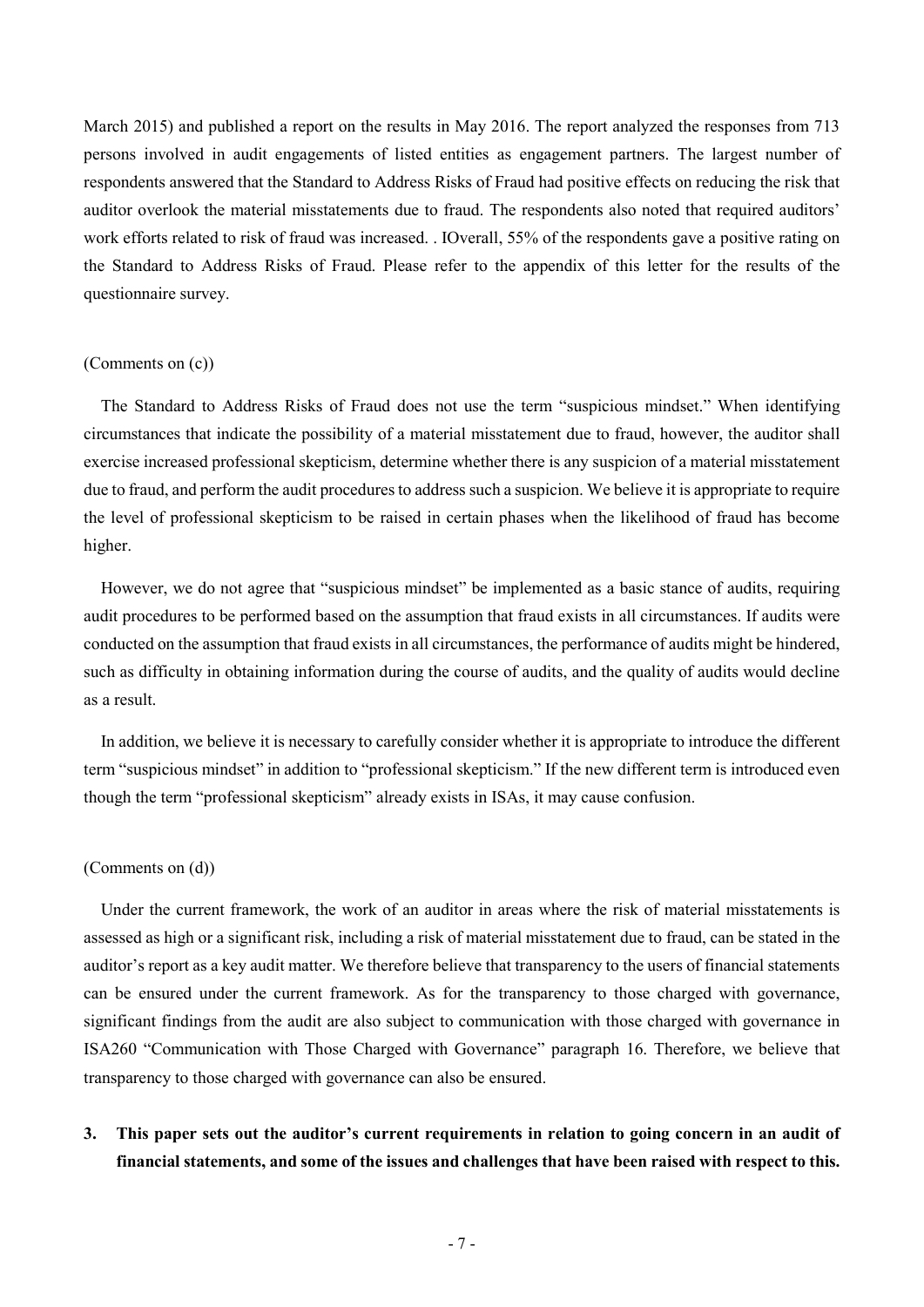**In your view:**

- **(a) Should the auditor have enhanced or more requirements with regard to going concern in an audit of financial statements? If yes, in what areas?**
- **(b) Is there a need for enhanced procedures only for certain entities or in specific circumstances? If yes:**
	- **(i) For what types of entities or in what circumstances?**
	- **(ii) What enhancements are needed?**
	- **(iii) Should these changes be made within the ISAs or outside the scope of an audit (e.g., a different engagement)? Please explain your answer.**
- **(c) Do you believe more transparency is needed:**
	- **(i) About the auditor's work in relation to going concern in an audit of financial statements? If yes, what additional information is needed and how should this information be communicated (e.g., in communications with those charged with governance, in the auditor's report, etc.)?**
	- **(ii) About going concern, outside of the auditor's work relating to going concern? If yes, what further information should be provided, where should this information be provided, and what action is required to put this into effect?**

As stated in the comments on question 1, we are aware that in other jurisdictions, there are discussions on whether the audit was properly conducted due to the issues of going concern. On the other hand, we are not aware of any significant issues in Japan that require consideration regarding audit procedures of going concern. Therefore, we do not acknowledge the need to enhance or add requirements in regard to going concern.

## **4. Are there any other matters the IAASB should consider as it progresses its work on fraud and going concern in an audit of financial statements?**

In response to fraud, it is essential that all participants in the financial reporting ecosystem, in particular management, those charged with governance, and auditors, fulfil their respective roles, as described above. In this regard, we think it is effective to conduct research from the perspective of the entire financial reporting ecosystem. While the Discussion Paper explains that a number of corporate failures and scandals across the globe have occurred, we do not believe that such significant fraud has occurred in all jurisdictions. For example, in the US, we understand that there have been no such significant incidents in recent years, compared with other jurisdictions. Therefore, in jurisdictions where the financial reporting ecosystem is considered to be functioning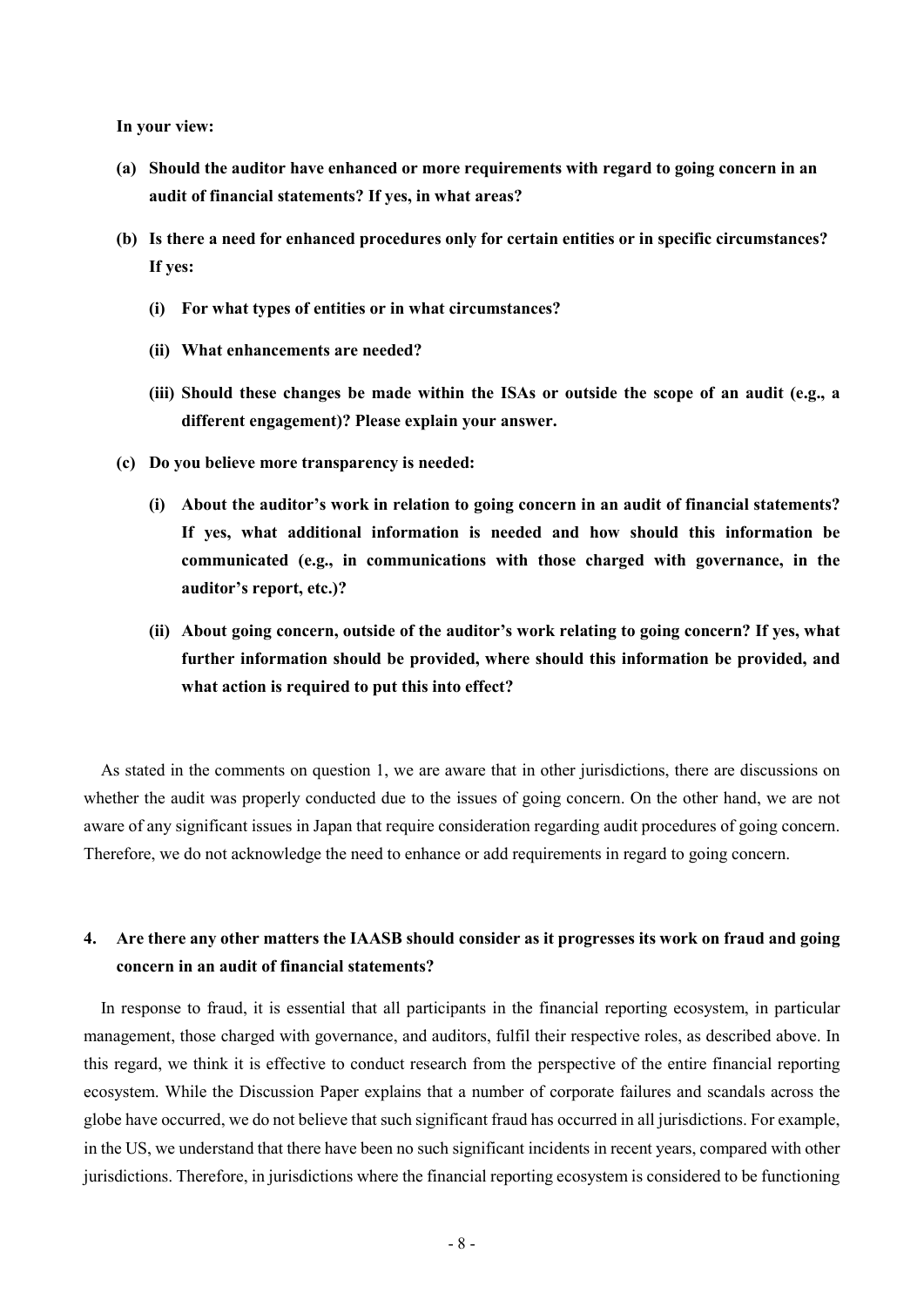effectively in relation to fraud, it is worth considering what systems (e.g. disclosure systems, penalty provisions for management and/or auditors) exist and how they function for the prevention and/or detection of fraud.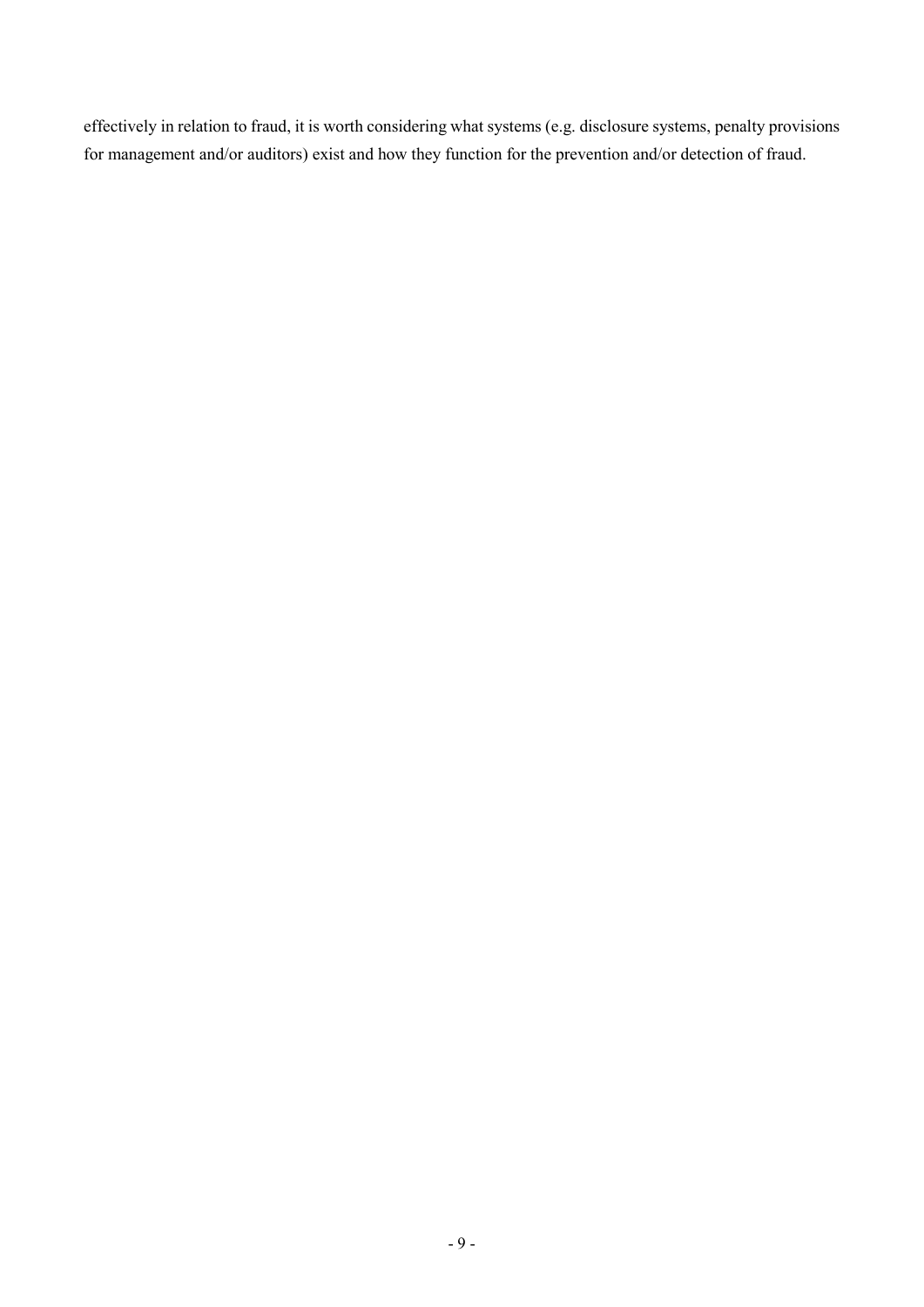### **[Appendix] Questionnaire Survey Results on Applicability of the Standard to Address Risks of Fraud**

The following is an excerpt of the description of "2. Impact of the Standard to Address Risks of Fraud on audit practices (1) total responses" included in the "Fact-finding Survey Report on Inconsistency of Opinions on Audited Companies in Fraudulent Financial Reporting and Audit – Summary Version" published by the JICPA in May 2016.

Regarding the impact of the Standard to Address Risks of Fraud on audit practice, 35.7% of respondents answered #4 that the Standard to Address Risks of Fraud had positive effects on reducing the risk that auditor overlook the material misstatements due to fraud. The respondents also noted that required auditors' work efforts related to risk of fraud was increased. The answer was followed by #1 (21.9%) that the audit practice was not changed that much, because suggested procedures have been already conducted in accordance with the extant Audit Standards Committee Statements in Japan. Then, #5 (21.3%) that the required auditors' work efforts related to risk of fraud had increased, whereas the Standard had limited effects on reducing the risk that auditor overlook the material misstatements due to fraud. 16.2% of the respondents (#2 and #3) stated that the Standard to Address Risks of Fraud had significant positive effects on audit practice. The reason why the number of respondents chose #2 and #3 was limited to 16.2% because the Standard to Address Risks of Fraud did not fundamentally change the previous audit methodology. Overall, we found that 55% of the respondents gave positive rating on the Standard to Address Risks of Fraud, which consist of #2 and #3 that noted significant positive effects, #4 that noted positive effects and some responses in #6 that noted positive effects.

|    | Response                                                                                                                                                                                                                                                                                                                                                                                                                                                         | Number<br>of<br>responses | Percentage<br>of total |
|----|------------------------------------------------------------------------------------------------------------------------------------------------------------------------------------------------------------------------------------------------------------------------------------------------------------------------------------------------------------------------------------------------------------------------------------------------------------------|---------------------------|------------------------|
| 1. | The suggested procedures have been already conducted in audit practice in<br>accordance with the extant Audit Standards Committee Statements in<br>Japan. As such, the audit practice was not changed that much by the<br>Standard to Address Risks of Fraud.                                                                                                                                                                                                    | 155                       | 21.9%                  |
| 2. | The Standard to Address Risks of Fraud had significant positive effects<br>to reduce the risk that auditor overlook the material misstatements due<br>to fraud, because the Standard raised auditors' awareness for risks of<br>fraud. Although many elements of the Standard were included in the<br>extant Audit Standards Committee Statements, specifying the<br>requirements in new and separate standards resulted in the significant<br>positive effects. | 66                        | 9.3%                   |
| 3. | The Standard to Address Risks of Fraud had significant positive effects<br>on reducing the risk that auditor overlook the material misstatements<br>due to fraud, because the Standard enabled auditors to perform audit<br>procedures that have not been conducted before. This is because the                                                                                                                                                                  | 49                        | 6.9%                   |